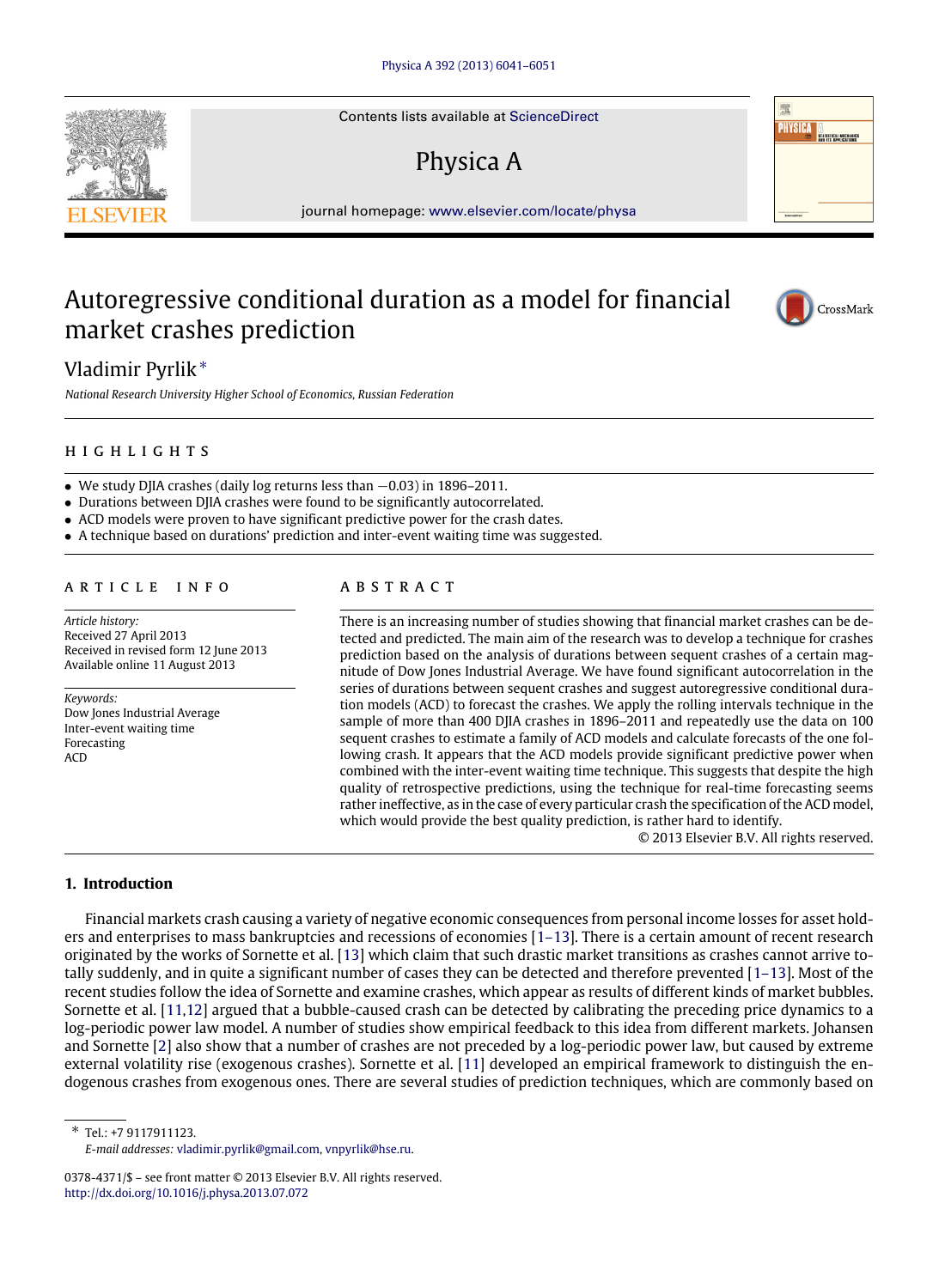<span id="page-1-0"></span>

**Fig. 1.** DJIA daily dynamics in 05/1896–11/2011.

similarities of financial markets with other kinds of complex systems experiencing critical events and transitions [\[14,](#page--1-5)[1](#page--1-0)[,3,](#page--1-6) [4,](#page--1-7)[8–10,](#page--1-8)[13\]](#page--1-1). An increasing number of studies focus on differently scaled data on a variety of assets and markets looking for empirical evidence of power law distributions in transitions of market activity indices including assets' prices, returns, volume and number of trades, realized and conditional volatility, intratrade duration [\[1–7](#page--1-0)[,9–13\]](#page--1-9). Studying the patterns of price formation and stylized features of trend switching at the markets Preis and Stanley [\[5–7\]](#page--1-10) confirmed that mechanisms of financial bubbles' formation and following market crashes due to the bubbles' collapses have no scale, and both major and microscopic trend switching share similar properties. Rivera-Castro et al. [\[8\]](#page--1-8) introduced a technique to characterize the distribution of top–bottom prices' returns and time intervals, which was proved rather accurate in fitting the trend switches of DJIA throughout 1928–2011.

This paper is motivated by the finding of significant autocorrelation in a series of durations between sequent significant and fast falls of the stock market (i.e. market crashes) measured by strong negative daily log returns of DJIA in 1896–2011. We aim to contribute to the research on the topic by showing the significant predictive power of autoregressive conditional duration models previously used to analyze ultrahigh frequent intra-day financial time series [\[15–22\]](#page--1-11).

The paper is organized as follows. In the next section we analyze the daily dynamics of DJIA in 1896–2011, define a market crash as an arrival of daily log return of the index less than −0.03 and show that there were about 400 such events during the 115 years, and that the durations between such sequent events form an autocorrelated series. This autocorrelation is the motivation to use autoregressive conditional duration models for prediction; Section [3](#page--1-12) is a review of this methodology. Section [4](#page--1-13) presents the empirical results and discussion: we use the rolling intervals to retrospectively analyze a series of 300 crashes of DJIA taking place in 1924–2011 and derive a series of rather qualitative predictions for each of the crash's arrival date, analyze the forecast errors, and study a few examples of practical prediction techniques combining inter-event waiting time and autoregressive conditional durations' forecasts and comparing the total amount of correctly predicted crashes to the relative length of the periods of market activity for a supposable market participant using the prediction technique.

#### **2. Data**

#### *2.1. Dow Jones Industrial Average and its crashes*

The DJIA is the oldest stock market index, which provides us with the longest available set of data for retrospective analysis. Based on 30 largest US companies the index is often used as one of the major indicators of American stock market, and it is known to be sensitive not only to the US local economic activity, but also to international politics and business events, global cataclysms and terror.

In this paper we analyze the daily dynamics of the index in 1896–2011 (see [Fig. 1\)](#page-1-0), gaining thus a sample of more than 29 thousand observations. Throughout the period the index shows major growth in average, though having experienced both negative and positive critical returns of different magnitudes.

We follow a common definition of a crash as a significant fall of the index during a short period of time. In our case the short period of time is one day, and the significance of the falls is determined in terms of log daily returns. To detect the critical returns we analyze the dynamics of the index log returns (see [Fig. 2\)](#page--1-14) and its sample distribution (see [Fig. 3\)](#page--1-15). We analyze falls of magnitudes large enough so that they do not arrive too often, though not too rare, so that for us to have enough observation to design and test a prediction technique. In the rest of the paper we consider as crashes the falls of the index which resulted in daily log returns less than −0.03. This seems a convenient bound as along the whole period analyzed, there are 402 such falls, which is quite enough number of observations to analyze, yet it is less than 1.37% of all the observations on DJIA returns, i.e. those falls can be considered crashes.